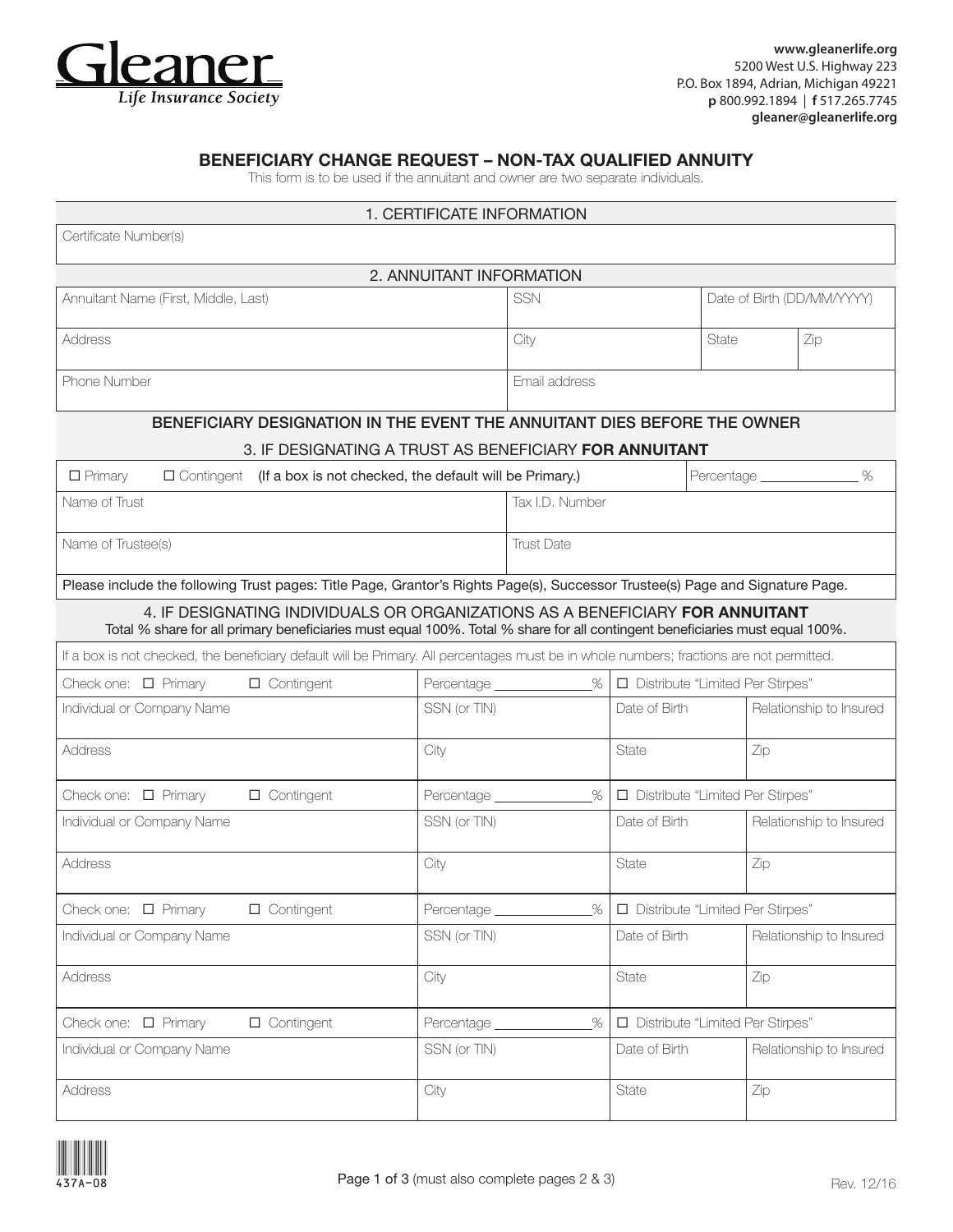# BENEFICIARY CHANGE REQUEST – NON-TAX QUALIFIED ANNUITY

| Certificate Number(s)                                                                                                                                                                                                                                                    |                            | Annuitant                               |                                    |                                    |                         |  |  |
|--------------------------------------------------------------------------------------------------------------------------------------------------------------------------------------------------------------------------------------------------------------------------|----------------------------|-----------------------------------------|------------------------------------|------------------------------------|-------------------------|--|--|
| 5. OWNER INFORMATION                                                                                                                                                                                                                                                     |                            |                                         |                                    |                                    |                         |  |  |
| Owner Name                                                                                                                                                                                                                                                               |                            | SSN (or TIN)                            |                                    | Date of Birth (DD/MM/YYYY)         |                         |  |  |
| Address                                                                                                                                                                                                                                                                  |                            | City                                    |                                    | State                              | Zip                     |  |  |
| Phone Number                                                                                                                                                                                                                                                             |                            | Email address                           |                                    |                                    |                         |  |  |
| BENEFICIARY DESIGNATION IN THE EVENT THE OWNER DIES BEFORE THE ANNUITANT<br>6. IF DESIGNATING A TRUST AS A BENEFICIARY FOR OWNER                                                                                                                                         |                            |                                         |                                    |                                    |                         |  |  |
| Percentage ________________ %<br>$\Box$ Primary<br>$\Box$ Contingent (If a box is not checked, the default will be Primary.)                                                                                                                                             |                            |                                         |                                    |                                    |                         |  |  |
| Name of Trust                                                                                                                                                                                                                                                            | Tax I.D. Number            |                                         |                                    |                                    |                         |  |  |
| Name of Trustee(s)                                                                                                                                                                                                                                                       | <b>Trust Date</b>          |                                         |                                    |                                    |                         |  |  |
| Please include the following Trust pages: Title Page, Grantor's Rights Page(s), Successor Trustee(s) Page and Signature Page.                                                                                                                                            |                            |                                         |                                    |                                    |                         |  |  |
| 7. IF DESIGNATING INDIVIDUALS OR ORGANIZATIONS AS BENEFICIARY FOR OWNER                                                                                                                                                                                                  |                            |                                         |                                    |                                    |                         |  |  |
| Total % share for all primary beneficiaries must equal 100%. Total % share for all contingent beneficiaries must equal 100%.<br>If a box is not checked, the beneficiary default will be Primary. All percentages must be in whole numbers; fractions are not permitted. |                            |                                         |                                    |                                    |                         |  |  |
| Check one: $\Box$ Primary<br>$\Box$ Contingent                                                                                                                                                                                                                           | Percentage ______________% |                                         | Distribute "Limited Per Stirpes"   |                                    |                         |  |  |
| Individual or Company Name                                                                                                                                                                                                                                               | SSN (or TIN)               | Date of Birth                           |                                    | Relationship to Insured            |                         |  |  |
|                                                                                                                                                                                                                                                                          |                            |                                         |                                    |                                    |                         |  |  |
| Check one: $\Box$ Primary<br>$\Box$ Contingent                                                                                                                                                                                                                           |                            | Percentage _______________%             |                                    | Distribute "Limited Per Stirpes"   |                         |  |  |
| Individual or Company Name                                                                                                                                                                                                                                               | SSN (or TIN)               |                                         | Date of Birth                      |                                    | Relationship to Insured |  |  |
| <b>Address</b>                                                                                                                                                                                                                                                           | City                       |                                         | State                              | Zip                                |                         |  |  |
| Check one: $\Box$ Primary<br>$\Box$ Contingent                                                                                                                                                                                                                           |                            | %                                       |                                    | □ Distribute "Limited Per Stirpes" |                         |  |  |
| Individual or Company Name                                                                                                                                                                                                                                               | SSN (or TIN)               |                                         | Date of Birth                      |                                    | Relationship to Insured |  |  |
| <b>Address</b>                                                                                                                                                                                                                                                           | City                       |                                         | State                              | Zip                                |                         |  |  |
| Check one: □ Primary<br>$\Box$ Contingent                                                                                                                                                                                                                                | $\%$<br>Percentage _____   |                                         | □ Distribute "Limited Per Stirpes" |                                    |                         |  |  |
| Individual or Company Name                                                                                                                                                                                                                                               | SSN (or TIN)               |                                         | Date of Birth                      |                                    | Relationship to Insured |  |  |
| Address                                                                                                                                                                                                                                                                  | City                       |                                         | State                              | Zip                                |                         |  |  |
| $\Box$ Contingent<br>Check one: □ Primary                                                                                                                                                                                                                                | Percentage __              | %<br>□ Distribute "Limited Per Stirpes" |                                    |                                    |                         |  |  |
| Individual or Company Name                                                                                                                                                                                                                                               | SSN (or TIN)               |                                         | Date of Birth                      |                                    | Relationship to Insured |  |  |
| Address                                                                                                                                                                                                                                                                  | City                       |                                         | State                              | Zip                                |                         |  |  |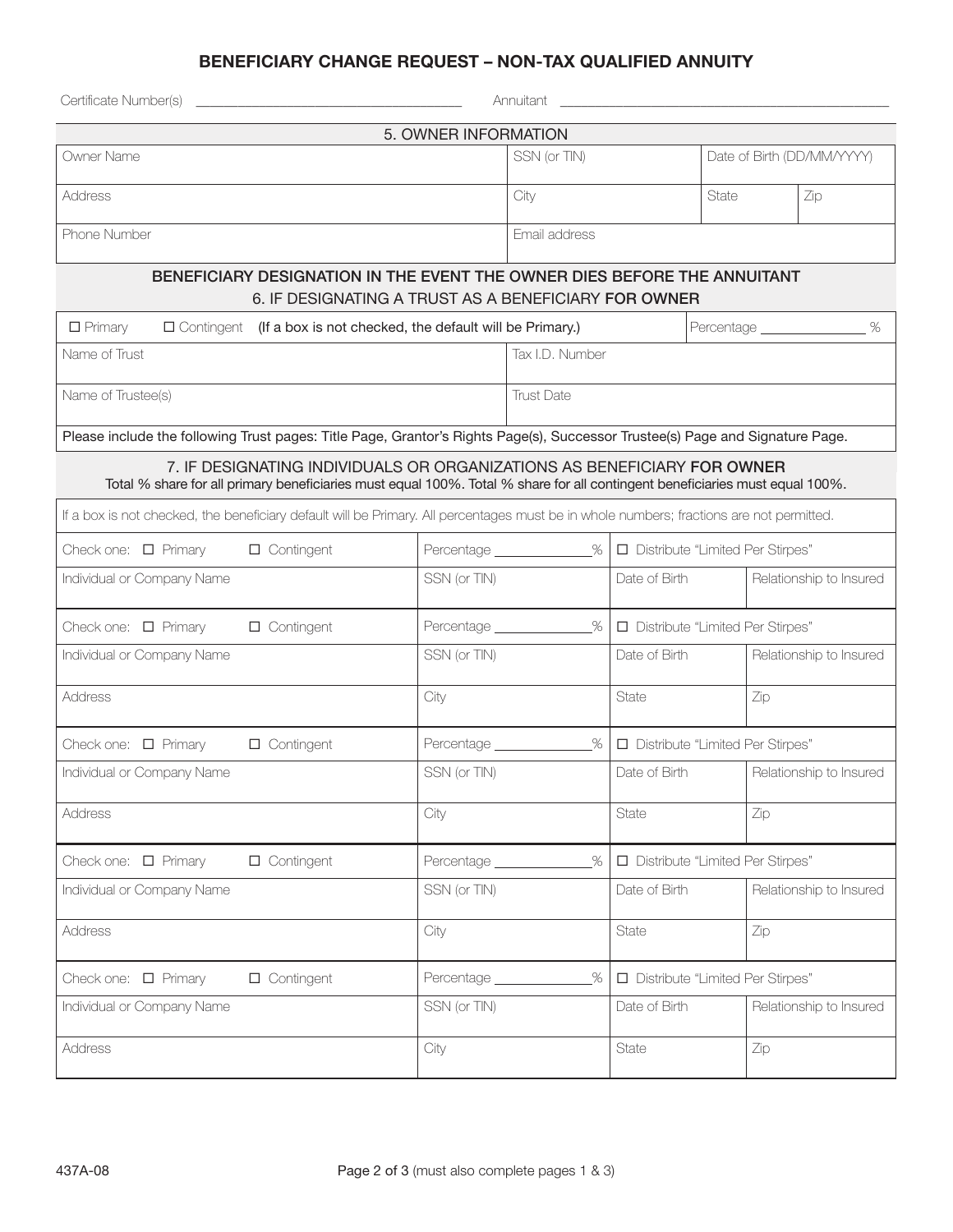## BENEFICIARY CHANGE REQUEST – NON-TAX QUALIFIED ANNUITY

Certificate Number(s) \_\_\_\_\_\_\_\_\_\_\_\_\_\_\_\_\_\_\_\_\_\_\_\_\_\_\_\_\_\_\_\_\_\_\_\_\_\_ Annuitant \_\_\_\_\_\_\_\_\_\_\_\_\_\_\_\_\_\_\_\_\_\_\_\_\_\_\_\_\_\_\_\_\_\_\_\_\_\_\_\_\_\_\_\_\_\_\_

#### 8. USE FORM 437-15 ATTCH TO NAME ADDITIONAL BENEFICIARIES FOR ANNUITANT OR OWNER

If you are attaching form 437-15 ATTCH, please check this box. All forms must be submitted together.

#### 9. REQUIRED SIGNATURES

#### By signing below:

- I understand that by submitting this document, I revoke any existing beneficiary designations and settlement agreement, if any, and request the Society to change the beneficiary for the listed certificate(s).
- I reserve the right to make changes at any time I may elect.
- I agree that all decisions upon questions of fact in determining any unnamed beneficiaries herein designated, made by the Society in good faith, based on proof by affidavit or other written evidence satisfactory to it, shall be conclusive and fully protect the Society in acting in reliance thereon.
- I agree that payments made to any Trustee(s) herein designated, or their successor(s) in Trust, shall fully and finally discharge the Society from all further liability for the amount so paid.
- I represent and certify that no insolvency or bankruptcy proceedings are now pending against me.
- I understand the change in beneficiary designated above will take effect only if received and approved by the Society at the Home Office. When it is received, any change will take effect as of the date the request was signed, as long as the request for change was mailed or delivered to the Society while the Insured/Annuitant/Owner was alive. The beneficiary change will be null and void if the Society has made a good faith payment of the proceeds or has taken other contrary action before receiving the change.

# OWNER SIGNATURE (If signing on behalf of the owner, complete the second section below.)

For corporations: one officer must sign unless the signing officer is also the Insured, in which case, an additional officer's signature

| Title (if corporate-owned) | Date |
|----------------------------|------|
|                            |      |

#### SIGNATURE ON BEHALF OF OWNER

If you are signing on behalf of the owner, please print your name and provide your signature below. Check the box that applies to the capacity in which you are signing. If you have not already done so, please provide a copy of your Power of Attorney, Conservatorship, or Guardianship documents and your Driver's License or State Identification to verify you are authorized to act on behalf of the owner.

| $\Box$ Power of Attorney<br>□ Conservator<br>$\Box$ Guardian                       |                     |      |  |  |
|------------------------------------------------------------------------------------|---------------------|------|--|--|
| Signature                                                                          | <b>Printed Name</b> | Date |  |  |
|                                                                                    |                     |      |  |  |
|                                                                                    |                     |      |  |  |
| 10. SPOUSAL CONSENT (for residents of AZ, CA, ID, LA, NM, NV, TX, WA and WI)       |                     |      |  |  |
| If you do not have a spouse, or if your spouse is deceased, please check this box. |                     |      |  |  |

By signing this form, I consent to the designation of the beneficiary(ies) listed. I understand and agree:

- That the effect of this designation is to cause some or all of my spouse's death benefit to be paid to a beneficiary other than me;
- That each beneficiary designation is valid; and my consent is irrevocable unless my spouse revokes the beneficiary designation(s).

| Spouse's Signature | ' Printed Name | Date |
|--------------------|----------------|------|
|                    |                |      |